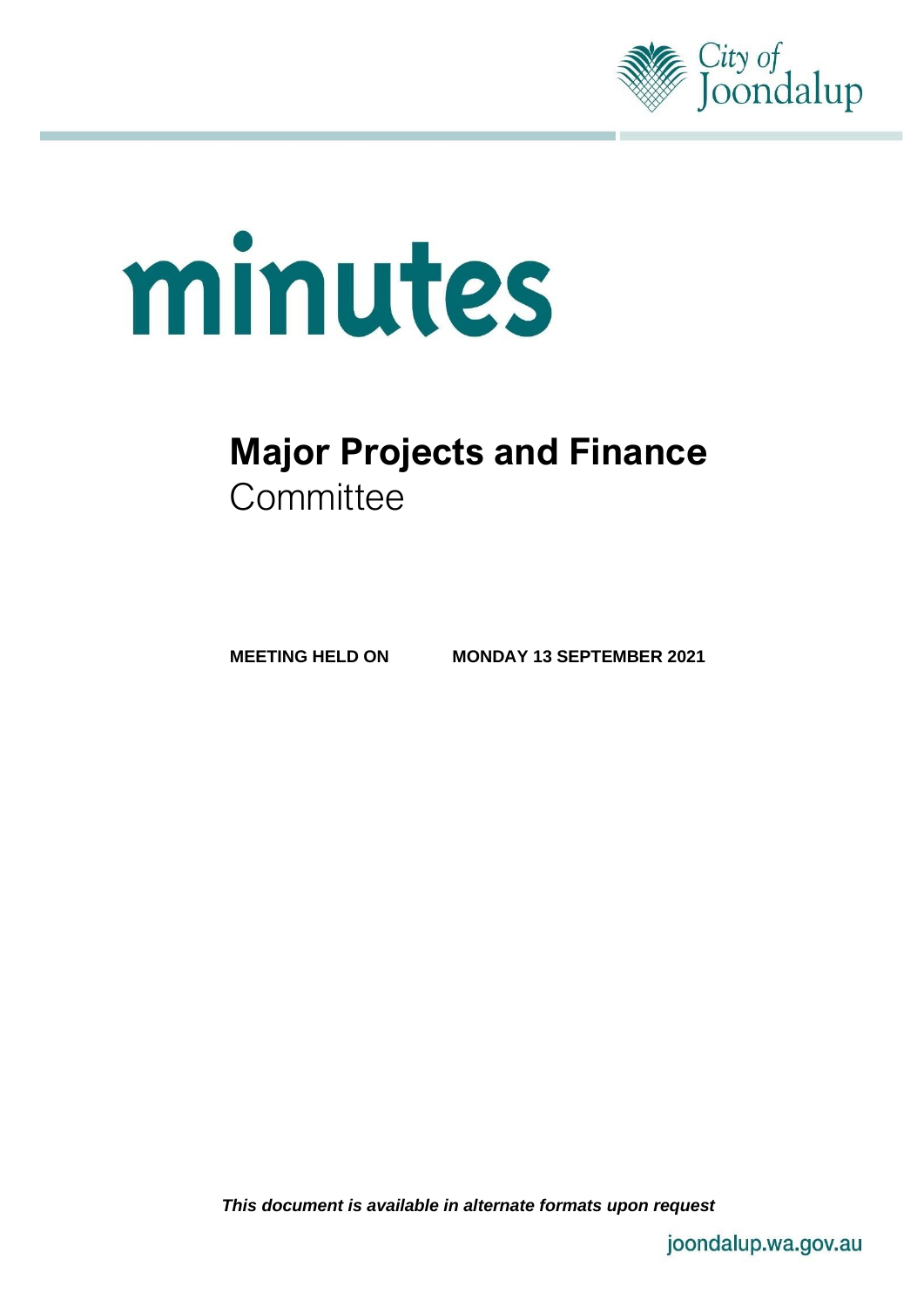# **TABLE OF CONTENTS**

| <b>ITEM</b><br>NO. | <b>TITLE</b>                                                                                                | <b>PAGE</b><br>NO. |
|--------------------|-------------------------------------------------------------------------------------------------------------|--------------------|
|                    | <b>ACKNOWLEDGEMENT OF TRADITIONAL CUSTODIANS</b>                                                            | $\overline{2}$     |
|                    | <b>DECLARATION OF OPENING</b>                                                                               | $\overline{2}$     |
|                    | DECLARATIONS OF FINANCIAL INTEREST / PROXIMITY<br><b>INTEREST / INTEREST THAT MAY AFFECT IMPARTIALITY</b>   | 3                  |
|                    | <b>APOLOGIES AND LEAVE OF ABSENCE</b>                                                                       | 3                  |
|                    | <b>CONFIRMATION OF MINUTES</b>                                                                              | 3                  |
|                    | ANNOUNCEMENTS BY THE PRESIDING MEMBER WITHOUT<br><b>DISCUSSION</b>                                          | 3                  |
|                    | <b>IDENTIFICATION OF MATTERS FOR WHICH THE MEETING MAY BE</b><br><b>CLOSED TO THE PUBLIC</b>                | 3                  |
|                    | <b>PETITIONS AND DEPUTATIONS</b>                                                                            | 3                  |
|                    | <b>REPORTS</b>                                                                                              | 4                  |
| 1                  | STATUS REPORT WARWICK COMMUNITY FACILITIES - WARWICK<br><b>ACTIVITY CENTRE</b>                              | 4                  |
| $\overline{2}$     | UPDATE ON THE 2021-22 CAPITAL WORKS PROGRAM                                                                 | 10                 |
| 3                  | CONFIDENTIAL - STATUS REPORT ON THE INTEREST IN CITY<br>FREEHOLD LAND - LOT 67 (5) TRAPPERS DRIVE, WOODVALE | 14                 |
|                    | <b>URGENT BUSINESS</b>                                                                                      | 15                 |
|                    | <b>MOTIONS OF WHICH PREVIOUS NOTICE HAS BEEN GIVEN</b>                                                      | 15                 |
|                    | <b>REQUESTS FOR REPORTS FOR FUTURE CONSIDERATION</b>                                                        | 15                 |
|                    | <b>CLOSURE</b>                                                                                              | 15                 |

#### **Note:**

Clause 15.10 of the City's *Meeting Procedures Local Law 2013* states:

*This local law applies generally to committee meetings except for clause 7.1 in respect of members seating and clause 7.8 in respect of limitation on members speaking.*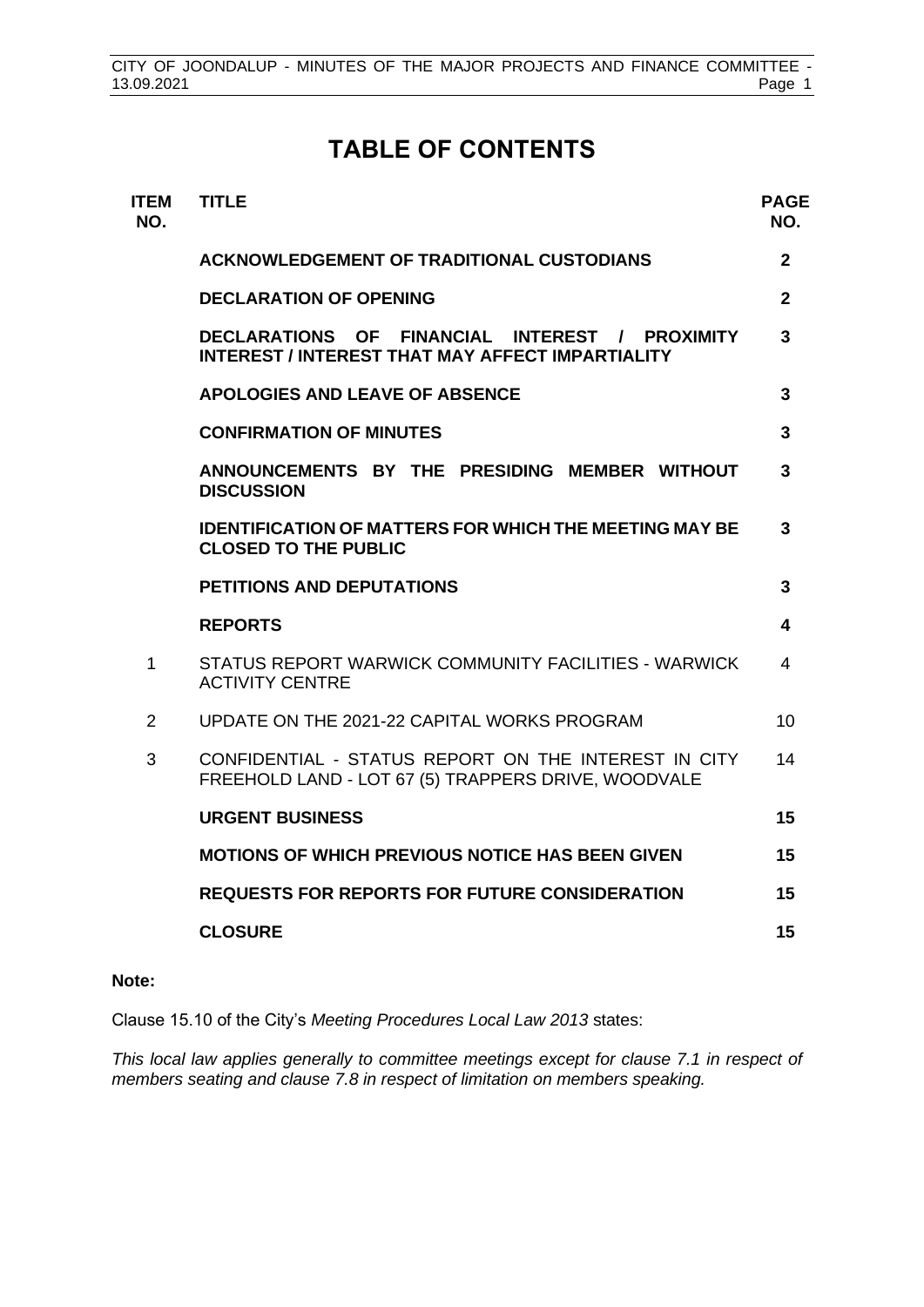# **CITY OF JOONDALUP**

#### **MINUTES OF THE MAJOR PROJECTS AND FINANCE COMMITTEE MEETING HELD IN CONFERENCE ROOM 1, JOONDALUP CIVIC CENTRE, BOAS AVENUE, JOONDALUP ON MONDAY 13 SEPTEMBER 2021.**

#### **ATTENDANCE**

#### **Committee Members**

Cr John Logan *Presiding Member* Mayor Hon. Albert Jacob, JP Cr John Raftis *Deputy Presiding Member* Cr Russell Poliwka Cr Tom McLean, JP Cr Nige Jones Cr Suzanne Thompson *from 5.51pm*

#### **Officers**

Mr James Pearson Chief Executive Officer Mrs Wendy Cowley

Mr Nico Claassen Director Infrastructure Services Mr Mat Humfrey Director Corporate Services Mrs Vivienne Stampalija and Acting Manager Governance<br>
Mrs Wendy Cowley<br>
Governance Officer

# <span id="page-2-0"></span>**ACKNOWLEDGEMENT OF TRADITIONAL CUSTODIANS**

Prior to the opening of the Major Projects and Finance Committee meeting, the Presiding Member acknowledged the traditional custodians of the land.

# <span id="page-2-1"></span>**DECLARATION OF OPENING**

The Presiding Member declared the meeting open at 5.46pm.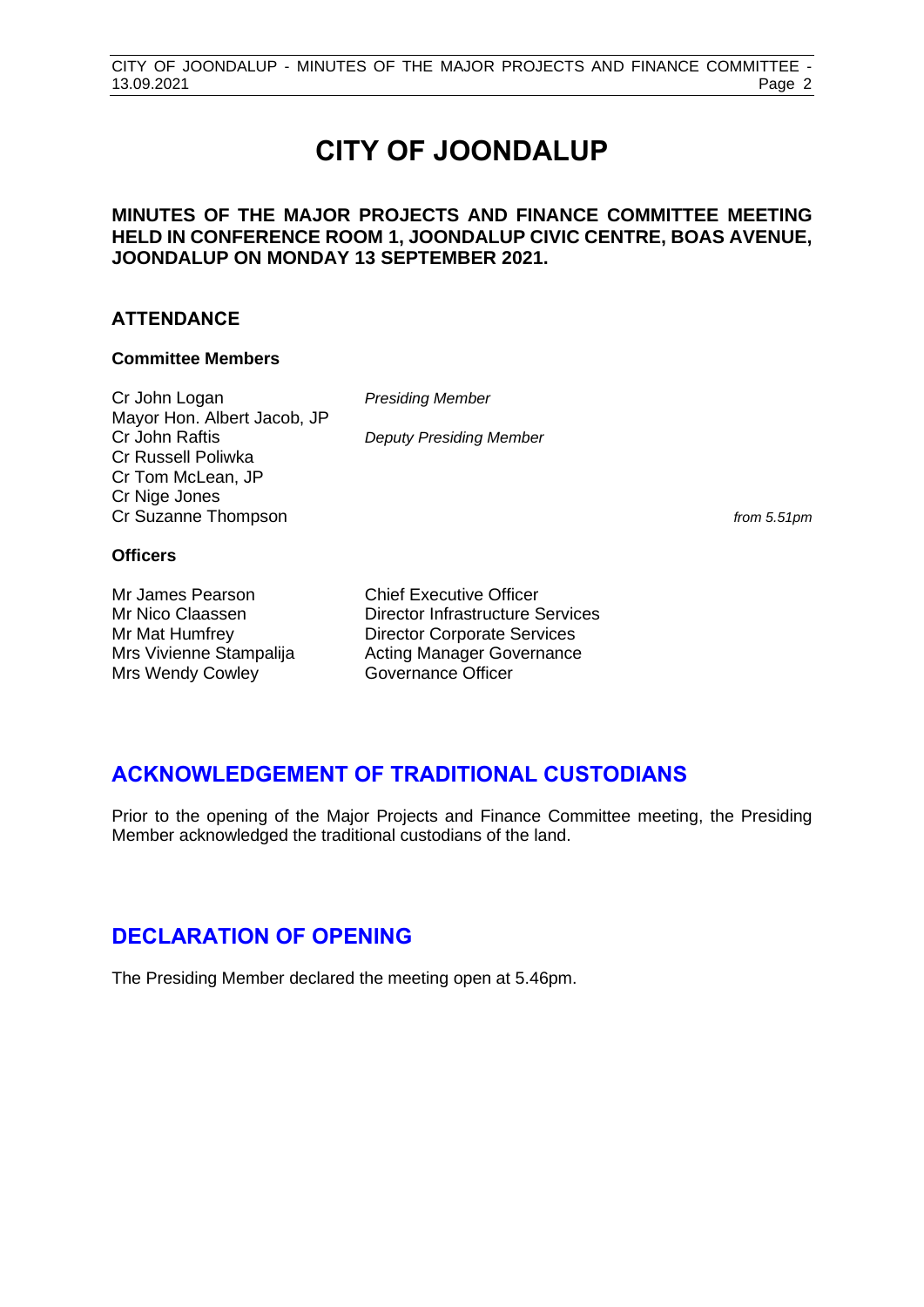# <span id="page-3-0"></span>**DECLARATIONS OF FINANCIAL INTEREST / PROXIMITY INTEREST / INTEREST THAT MAY AFFECT IMPARTIALITY**

Nil.

# <span id="page-3-1"></span>**APOLOGIES AND LEAVE OF ABSENCE**

Nil.

# <span id="page-3-2"></span>**CONFIRMATION OF MINUTES**

#### **MINUTES OF THE MAJOR PROJECTS AND FINANCE COMMITTEE MEETING HELD ON 12 JULY 2021**

**MOVED Cr Jones, SECONDED Cr McLean that the Minutes of the Major Projects and Finance Committee Meeting held on 12 July 2021 be confirmed as a true and correct record.**

#### **The Motion was Put and CARRIED (6/0)**

**In favour of the Motion:** Cr Logan, Mayor Jacob, Crs Jones, McLean, Poliwka and Raftis.

# <span id="page-3-3"></span>**ANNOUNCEMENTS BY THE PRESIDING MEMBER WITHOUT DISCUSSION**

Nil.

# <span id="page-3-4"></span>**IDENTIFICATION OF MATTERS FOR WHICH THE MEETING MAY BE CLOSED TO THE PUBLIC**

In accordance with Clause 5.2 of the City's *Meeting Procedures Local Law 2013*, this meeting was not open to the public.

# <span id="page-3-5"></span>**PETITIONS AND DEPUTATIONS**

Nil.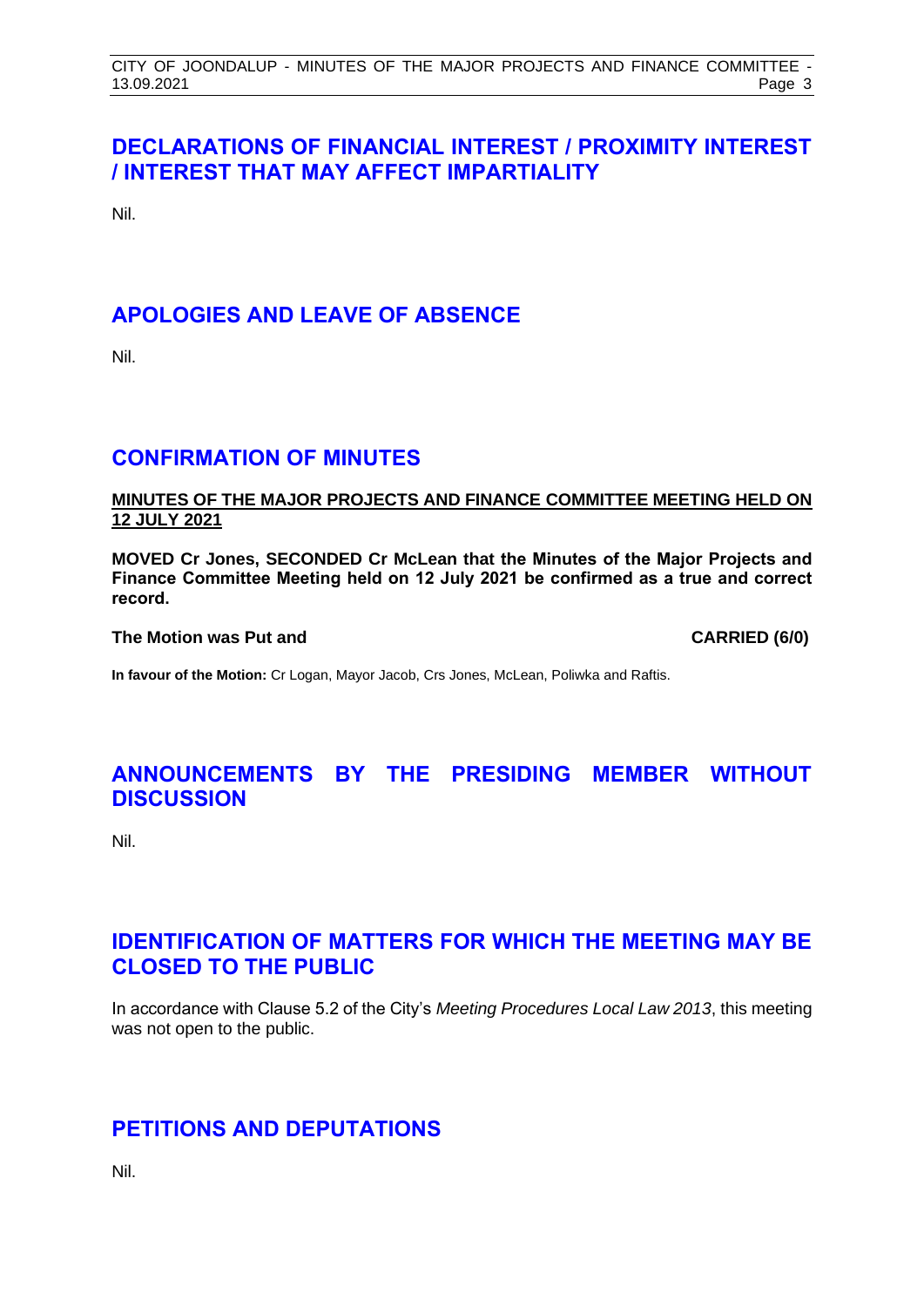# <span id="page-4-0"></span>**REPORTS**

<span id="page-4-1"></span>

| <b>ITEM1</b>                          | STATUS REPORT WARWICK COMMUNITY<br><b>FACILITIES - WARWICK ACTIVITY CENTRE</b>                                                                         |
|---------------------------------------|--------------------------------------------------------------------------------------------------------------------------------------------------------|
| <b>WARD</b>                           | South Ward                                                                                                                                             |
| <b>RESPONSIBLE</b><br><b>DIRECTOR</b> | Mr Mat Humfrey<br><b>Director Corporate Services</b>                                                                                                   |
| <b>FILE NUMBERS</b>                   | 63627, 105946, 101515                                                                                                                                  |
| <b>ATTACHMENTS</b>                    | Attachment 1<br>Centre Location Plan<br>Attachment 2<br><b>Warwick Community Facilities</b>                                                            |
| <b>AUTHORITY / DISCRETION</b>         | Information - includes items provided to Council for<br>information purposes only that do not require a decision of<br>Council (that is for 'noting'). |

#### **PURPOSE**

For the Major Projects and Finance Committee (Committee) to note the deferral of the City's exploration of options to progress the development of a multi-functional community facility within the Warwick Activity Centre (Centre) or its proximity.

#### **EXECUTIVE SUMMARY**

The three City-owned lots within an area referred to as the Warwick Activity Centre (Centre) (Attachment 1 refers) have facilities that currently accommodate several groups under various occupancy arrangements. Warwick Community Centre, Dorchester Hall and a former leased childcare centre are the facilities at this location that are over 40 years old and need major upgrades or replacement (Attachment 2 refers).

In considering the future of these three facilities, a needs, planning and commercial analysis was conducted and finalised in 2020 with the consultant's report provided to Council at its meeting held on 17 November 2020 (CJ176-11/20 refers). The consultant's report highlighted that a new multi-functional community facility to replace the three aging facilities would benefit the City over several areas. The financial benefit being a reduction in the sites' operating expenditure without compromising the service delivery to the community. Amongst other matters, Council supported the City's exploration of options to develop a multi-functional community facility within the Centre or its proximity.

Notwithstanding the above, the City is now conducting a Social Needs Analysis where the outcome should provide additional clarity on the overall fit and function of community facilities at the Warwick location. Additionally, redevelopment of community facilities at Warwick resulted in being a low priority based on the City's prioritisation framework, which was presented to Elected Members as part of a 2021-22 budget workshop.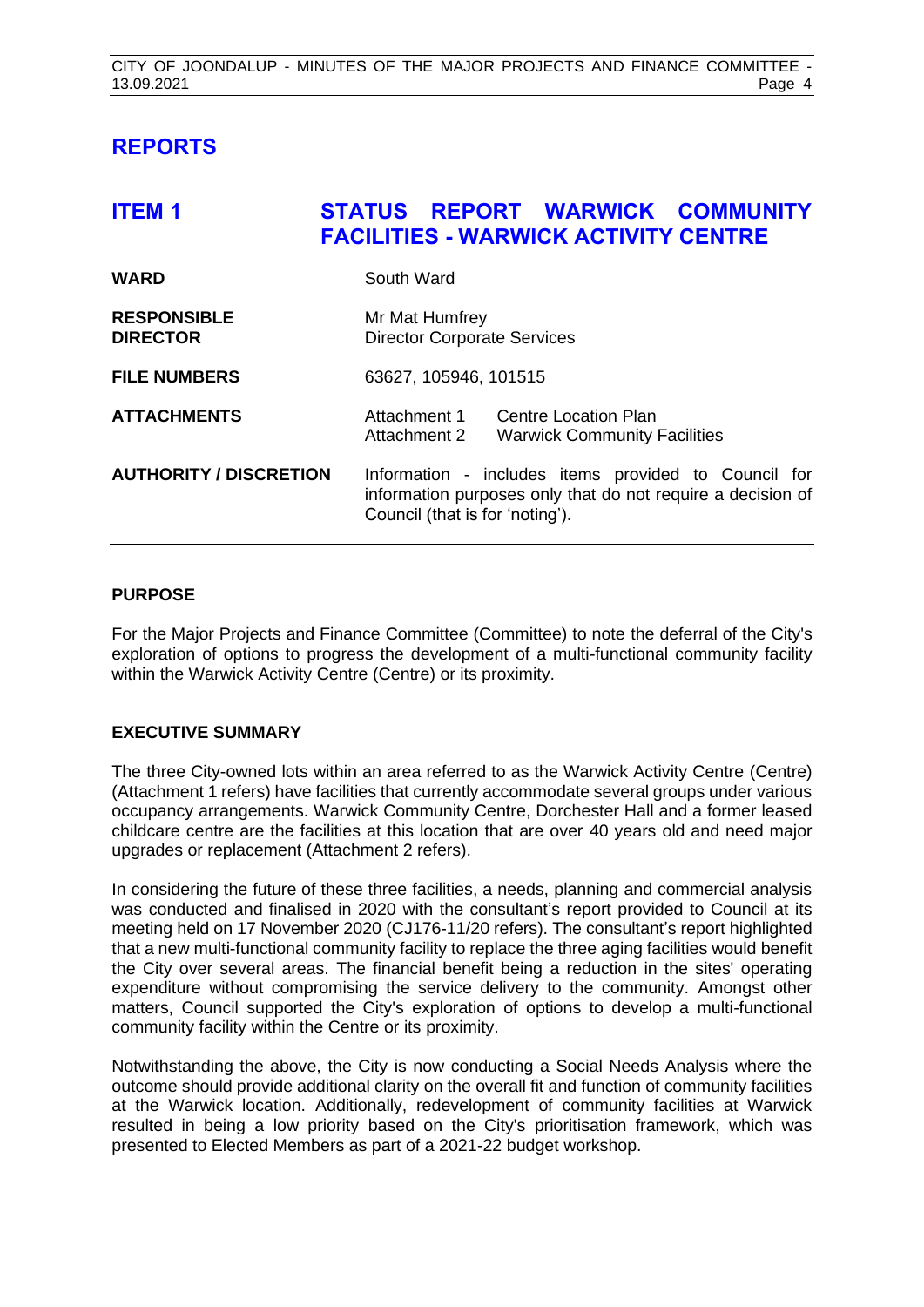Based on the foregoing, it is recommended that post-presentation to Council on the outcome of the Social Needs Analysis, and once the City is cognisant of Council's position, a report is submitted to the Committee on the future of the Warwick Community Facilities.

*It is therefore recommended that the Major Projects and Finance Committee:*

- *1 NOTES that the City's investigations on how to progress the development of a multi-functional community facility within the Warwick Activity Centre or its proximity are deferred until the evaluation of the City's Social Needs has been finalised, and the City has allocated and prioritised resources to this project;*
- *2 NOTES that on finalisation of the City's evaluation of the Social Needs Analysis, a report will be submitted to a future Major Projects and Finance Committee meeting that assesses the City's position on the future of community facilities in the Warwick Activity Centre and its proximity.*

#### **BACKGROUND**

The Warwick Activity Centre (the Centre) is located at the corner of Erindale Road, Beach Road and Dorchester Avenue (Attachment 1 refers) and is zoned 'Centre' under *Local Planning Scheme No 3* (LPS3). The Centre includes the Warwick Grove Shopping Centre, Warwick Commercial Park, Warwick Entertainment Centre, a childcare centre, a church, three City-owned lots and several other commercial lots.

In 2013, representatives of the two main commercial landowners in the Centre advised the City that they were considering major redevelopment options. As part of these proposed plans, interest was indicated in the City's freehold land at this location, making it timely for the City to consider investigating the upgrade or replacement of its community facilities and potentially rationalisation of its freehold land.

Due to major redevelopment intentions by commercial landowners within the Centre, a report was submitted to Council's meeting held on 17 February 2014 (CJ008-02/14 refers) concerning the requirement for an activity centre plan.

At the same meeting, Council endorsed the philosophy and parameters for the upgrade of the City's community facilities within the Centre (CJ009-02/14 refers).

During 2014, the intended preparation by adjoining landowners of an activity centre plan did not progress.

#### Activity Centre Plan

The Centre is designated as a 'secondary centre' under *State Planning Policy 4.2 – Activity Centres for Perth and Peel* (SPP4.2). Under SPP 4.2, an activity centre plan is required prior to any major development occurring. Activity centre plans coordinate and guide development and are particularly relevant when centres are held in multiple ownership, such as the Warwick Activity Centre.

Two planning reports have been submitted to Council regarding the circumstances of when an activity centre plan is required and how to deal with land use permissibility in the absence of an activity centre plan (CJ008-02/14 and CJ051-05/19 refer).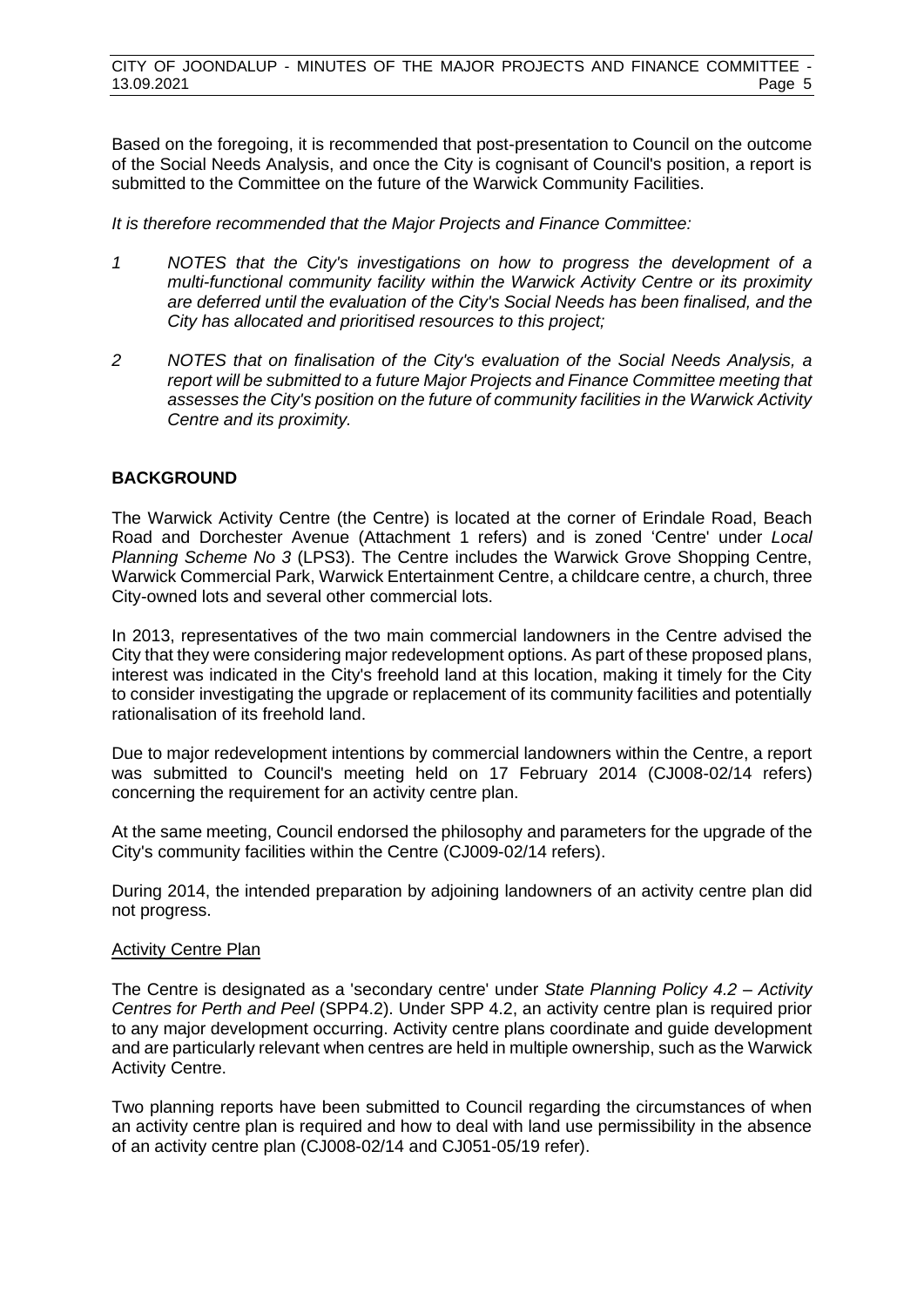The resultant situation is that development approvals can continue in the absence of an activity centre plan, providing the overall development potential of the area is not prejudiced and is consistent with the principles of proper and orderly planning. Council has noted that an activity centre plan is only required when major development occurs, and a definition of 'major development' has been explained and supported by Council.

To determine minor development applications in the absence of an activity centre plan, Council has supported the 'Commercial' zone in LPS3, and the development provisions of the *Commercial, Mixed Use and Service Commercial Zone Local Planning Policy.*

#### City Facilities within Warwick Activity Centre

The three City-owned community facilities within the Centre are on a land area of 13,045m<sup>2</sup> that accommodates several groups under various occupancy arrangements as follows:

- Lot 3 (12) Dorchester Avenue, Warwick (Warwick Community Care Centre and Warwick Hall). Land area - 8,908m².
- Lot 920 (2) Dugdale Street, Warwick (Dorchester Hall). Land area 2,323m².
- Lot 905 (6) Dugdale Street, Warwick (formerly a leased childcare centre). Land area - 1,814m².

#### Council Resolution (CJ176-11/20) – Meeting of 17 November 2020

Confidential progress reports on the needs, planning and commercial analysis were provided to the Committee on 9 March 2020 (Item 17 refers), 13 July 2020 (Item 7 refers), and 7 September 2020 (Item 7 refers). A report was also submitted to the Committee at its meeting held on 2 November 2020 (Item 5 refers), which resulted in the Committee making a recommendation to Council.

At its meeting held on 17 November 2020 (CJ176-11/20 refers), Council resolved the following:

- *"1 NOTES the consultant's draft report on the finalisation of the needs, planning and commercial analysis concerning the Warwick Community Facilities on Lot 3 (12) Dorchester Avenue, Warwick, Lot 920 (2) Dugdale Street, Warwick and Lot 905 (6) Dugdale Street, Warwick;*
- *2 NOTES that the philosophy and parameters associated with the redevelopment of community facilities within the Warwick Activity Centre or its proximity endorsed by Council at its meeting held on 17 February 2014 (CJ009-02/14 refers), and the content of the consultant's draft report on the needs, planning and commercial analysis will form the basis of the City's progress towards the development of a multi-functional community facility;*
- *3 AUTHORISES the Chief Executive Officer to explore options on how to progress the development of a multi-functional community facility within the Warwick Activity Centre or its proximity including making contact with the two major landowners in the Warwick Activity Centre to determine their level of interest in acquiring City land;*
- *4 REQUESTS the Chief Executive Officer to provide ongoing progress reports to the Major Projects and Finance Committee on a six monthly basis."*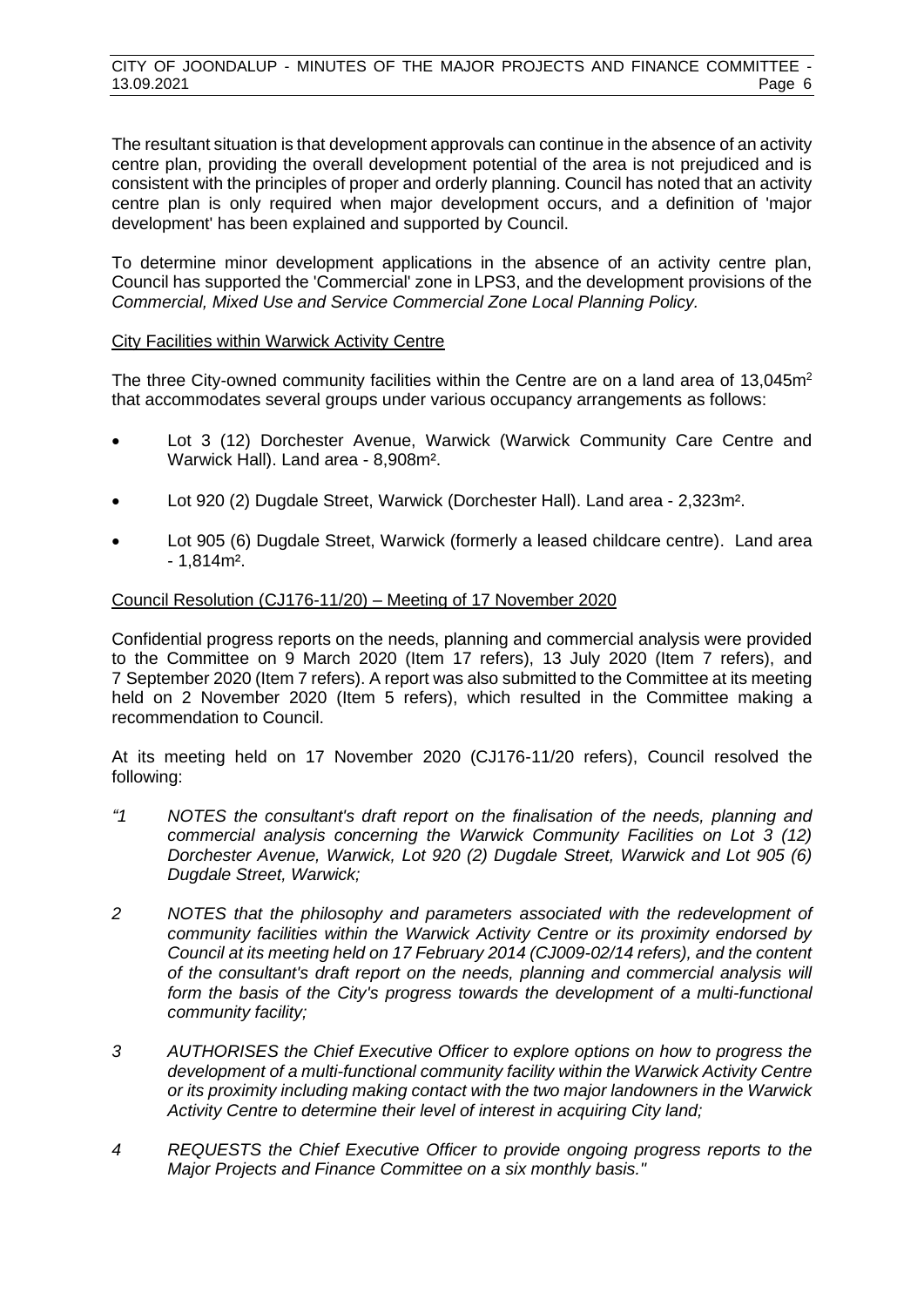#### **DETAILS**

The following matters have arisen since Council's decision made on the 17 November 2020 that suggests the timing of any land rationalisation and redevelopment concerning the City's land within the Centre should be reconsidered:

- The City is currently conducting a Social Needs Analysis where the aim is to objectively define the current and future needs of the City's residents in terms of service provision and infrastructure.
- On analysis of the City's major projects in preparation for the 2021-22 budget, information was presented to Elected Members recommending the Warwick Community Facilities project be deferred in the Strategic Financial Plan to 2027-28 to 2028-29. This recommendation was based on the project resulting in a low priority on the City's project prioritisation framework and the need to allocate resources to other high-priority projects.
- There has been no indication from the adjoining landowners that there is currently any interest in the redevelopment of their land or purchasing City land within the Centre.

#### **Issues and Options Considered**

Based on the above details, deferring the project potentially presents the City and Council with the following benefits:

- The Social Needs Analysis is a significant research project that will provide independent, robust data about current and future social services and infrastructure needs for the whole of the City. The fit and function of community facilities in the Warwick location will be an outcome.
- Deferring the project will allow time to potentially advocate for funding towards developing an activity centre plan, providing an overarching guide to the future major redevelopment of the Centre.
- The City's project resource allocation can continue to be examined to ensure the timing of the project takes all related matters into account.
- Extending the project timeframe may provide an opportunity for the City to examine grant funding towards the construction of a community facility.
- The City can continue to monitor the intentions of major landowners in the Centre.

#### **Legislation / Strategic Community Plan / Policy Implications**

| Legislation | Sections 3.58 and 3.59 of the Local Government Act 1995, together |
|-------------|-------------------------------------------------------------------|
|             | with the Local Government (Functions and General) Regulations     |
|             | 1996 determine how a local government may dispose of property.    |

#### **Strategic Community Plan**

- **Key theme Quality Urban Environment.**
- **Objective** Quality built outcomes.
- **Strategic initiative** Buildings and landscaping are suitable for the immediate environment and reflect community values.
- **Key theme** Financial Sustainability.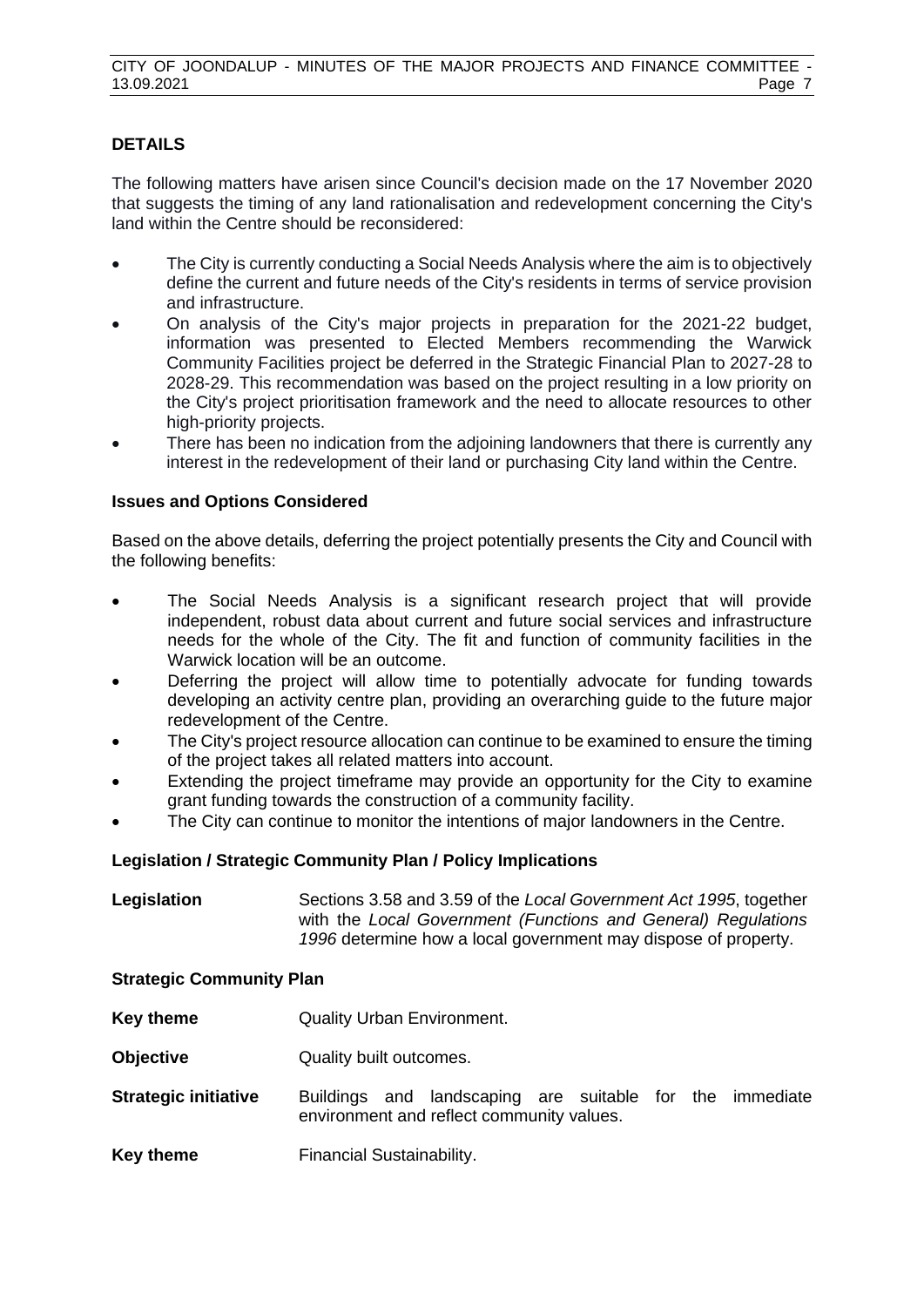| <b>Objective</b> | Financial diversity.                                                                        |
|------------------|---------------------------------------------------------------------------------------------|
|                  | Identify opportunities for new income streams that are financially<br>sound and equitable.  |
| <b>Policy</b>    | Asset Management Policy.<br>Sustainability Policy.<br><b>Community Consultation Policy.</b> |

#### **Risk Management Considerations**

Council has endorsed the philosophy and parameters regarding the opportunity to upgrade the Warwick Community Facilities (CJ009-02/14 refers), and a needs, planning and commercial analysis specific to the Warwick Community Centre was finalised in 2020. Notwithstanding the details of these documents, it is considered prudent for the City to await the overarching Social Needs Analysis before any commitment to progress redevelopment.

The recommendations for land disposal are based on a combination of the best financial return, planning outcomes, and community benefit.

Rationalisation of the three aging facilities will provide a financial benefit to the City due to a reduction in the operating deficit without compromising the services to the community.

#### **Financial / Budget Implications**

The 2020 needs, planning and commercial analysis indicated that this project would likely have recurring financial benefits to the City. This prediction was based on the rationalisation of three community facilities into one multi-functional facility. The analysis indicated that surplus land could be made available for disposal, contributing to the capital costs of a new facility. The reduction in recurring expenses would allow the project to 'pay back' the net one-off costs within a reasonable timeframe.

The project has been included in the *Strategic Financial Plan* for several years, albeit with only a high-level estimate of costs. The 2021 update of the *Strategic Financial Plan* proposed that the project be moved out to 2027-28 and 2028-29 to take account of the outcome of the Social Needs Analysis and the project being considered a low priority as a result of the review of the project prioritisation framework 2021-22 which was presented to Elected Members.

#### **Regional Significance**

Not applicable.

#### **Sustainability Implications**

City freehold land set aside for community use should not be disposed of without there being a nominated purpose addressing a community need. The outcome of the City's Social Needs Analysis will guide the overall community needs for Warwick and the surrounding area.

The replacement of three aging City facilities with one aesthetically designed, multipurpose facility with 'flexible space' can enhance the City's community service provision. The facility could provide for longevity, diversity, accessibility, and inclusiveness.

The Council endorsed philosophy and parameters concerning the upgrade of the City's community facilities within the Centre (CJ009-02/14 refers) also deals with sustainability principles and will be adhered to as part of any redevelopment project.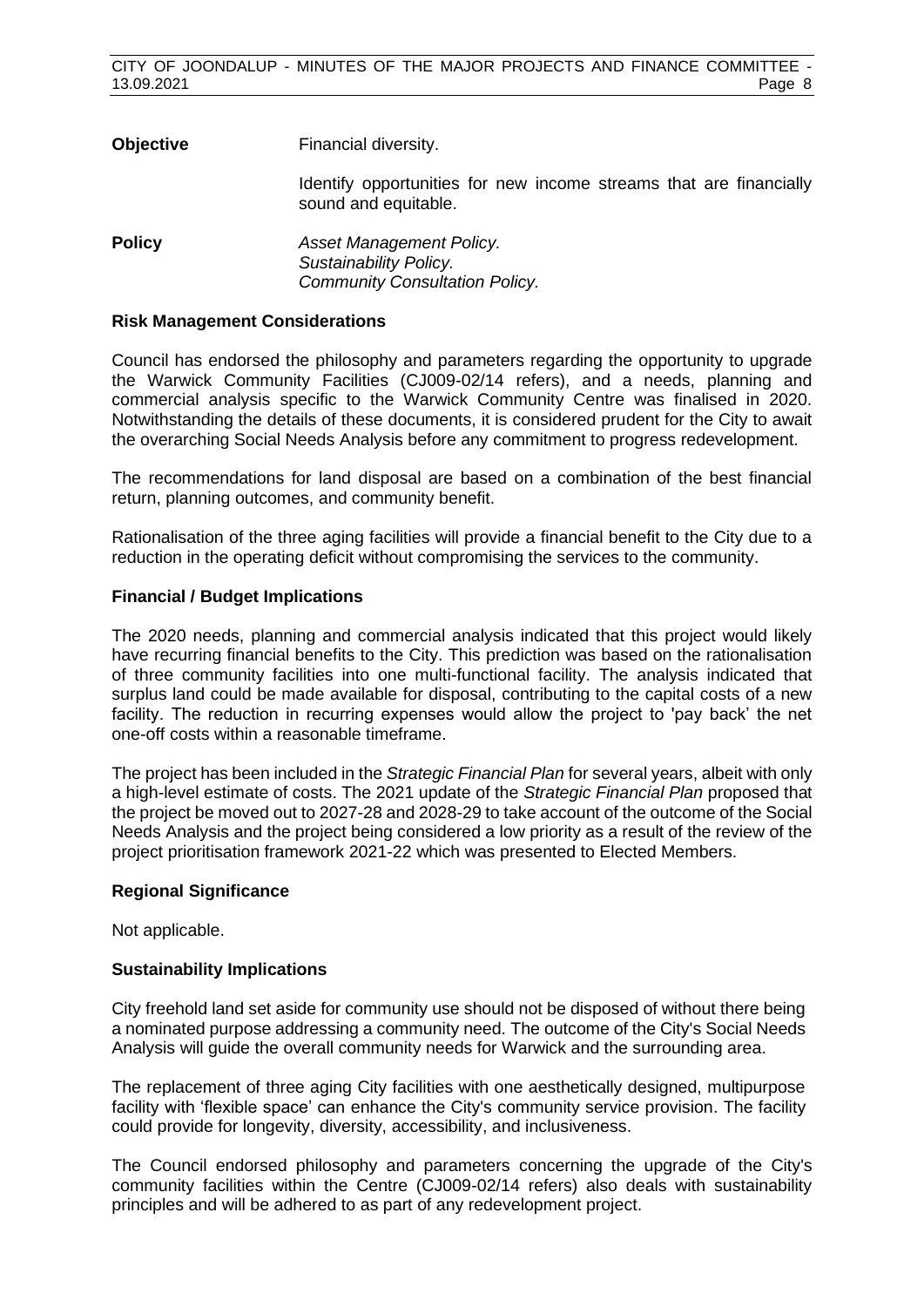#### **Consultation**

At a time considered appropriate by Council and prior to any changes concerning City land and facilities within the Centre, community consultation will be conducted in accordance with the City's approved *Community Consultation Policy*.

#### **COMMENT**

The City is conducting a Social Needs Analysis, encompassing the City's entire community service provision, and supporting infrastructure. It would therefore appear prudent to defer any decision-making on the proposed rationalisation and redevelopment of the City's facilities and land in the Warwick Activity Centre until its finalisation. The outcome may concur that this project is a low priority for the City compared to other major projects.

The deferral of the project will allow time to advocate towards funding for the preparation of an activity centre plan, consider future project resourcing, and when the timing is appropriate, examine the potential for grant funding.

#### **VOTING REQUIREMENTS**

Simple Majority.

**MOVED Cr Jones, SECONDED Mayor Jacob that the Major Projects and Finance Committee:**

- **1 NOTES that the City's investigations on how to progress the development of a multi-functional community facility within the Warwick Activity Centre or its proximity are deferred until the evaluation of the City's Social Needs has been finalised, and the City has allocated and prioritised resources to this project;**
- **2 NOTES that on finalisation of the City's evaluation of the Social Needs Analysis, a report will be submitted to a future Major Projects and Finance Committee meeting that assesses the City's position on the future of community facilities in the Warwick Activity Centre and its proximity.**

#### **The Motion was Put and CARRIED (6/0)**

**In favour of the Motion:** Cr Logan, Mayor Jacob, Crs Jones, McLean, Poliwka and Raftis.

*Appendix 1 refers*

*To access this attachment on electronic document, click here: [Attach1MPFC210913.pdf](http://www.joondalup.wa.gov.au/files/committees/MPFI/2021/Attach1MPFC210913.pdf)*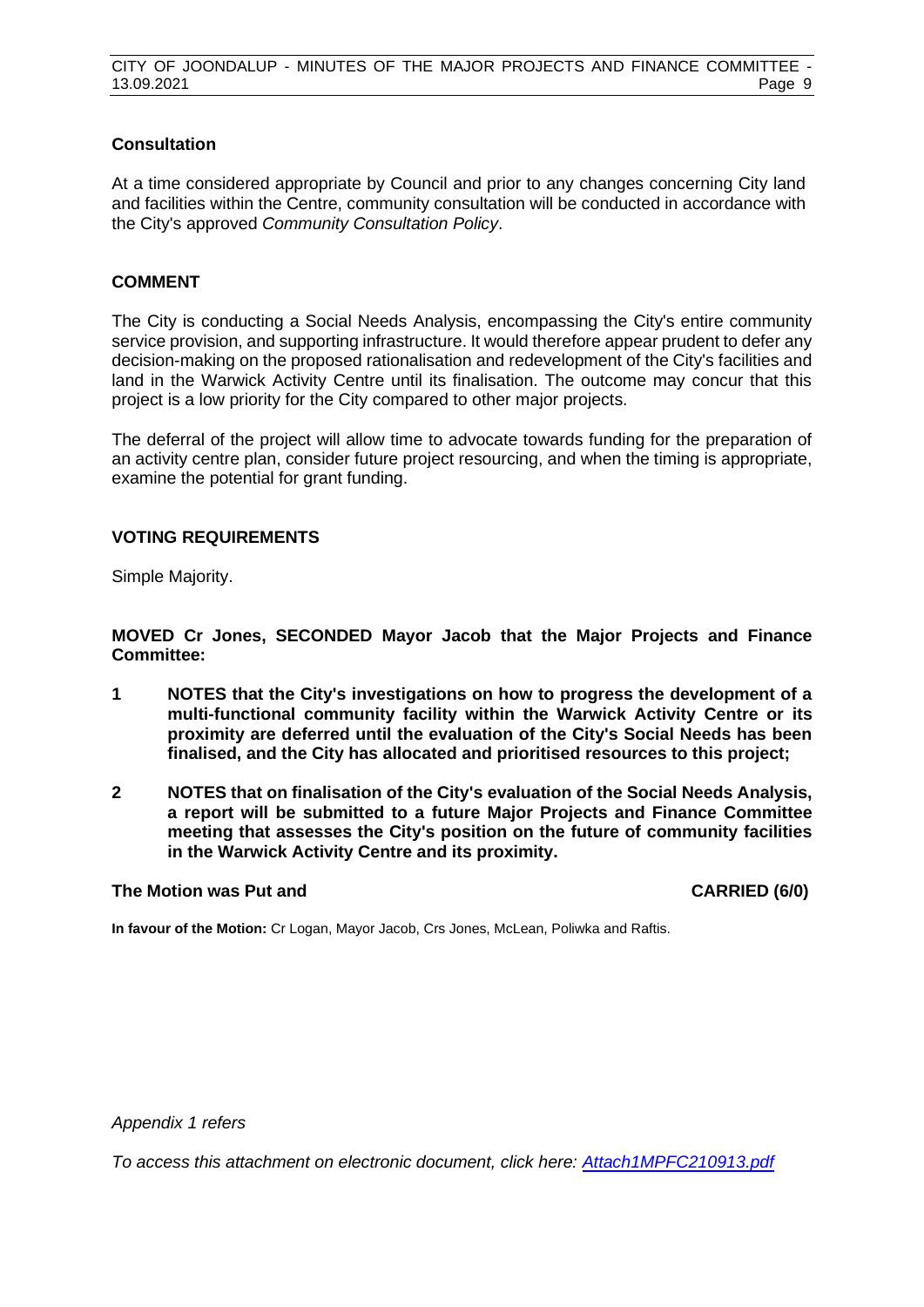# <span id="page-10-0"></span>**ITEM 2 UPDATE ON THE 2021-22 CAPITAL WORKS PROGRAM**

| WARD                                  | All                                                                                                                                                    |                                                                                                                                                                                                                                                                                                                            |
|---------------------------------------|--------------------------------------------------------------------------------------------------------------------------------------------------------|----------------------------------------------------------------------------------------------------------------------------------------------------------------------------------------------------------------------------------------------------------------------------------------------------------------------------|
| <b>RESPONSIBLE</b><br><b>DIRECTOR</b> | Mr Nico Claassen<br>Infrastructure Services                                                                                                            |                                                                                                                                                                                                                                                                                                                            |
| <b>FILE NUMBERS</b>                   | 107023, 101515                                                                                                                                         |                                                                                                                                                                                                                                                                                                                            |
| <b>ATTACHMENTS</b>                    | Attachment 1<br>Attachment 2<br>Attachment 3<br>Attachment 4<br>Attachment 5<br>Attachment 6<br>Attachment 7<br>Attachment 8                           | Capital Works Project Report 2021-22<br>Park Community<br>Emerald<br>Facility<br>Upgrade<br>Craigie Leisure Centre Upgrades Stage 1<br>Clubrooms<br>Chichester<br>Park<br>Redevelopment<br>Percy Doyle Floodlighting Upgrades<br>Leafy City Program<br>Joondalup City Centre Lighting<br><b>Emerald Park Floodlighting</b> |
| <b>AUTHORITY / DISCRETION</b>         | Information - includes items provided to Council for<br>information purposes only that do not require a decision of<br>Council (that is for 'noting'). |                                                                                                                                                                                                                                                                                                                            |

#### **PURPOSE**

For the Major Projects and Finance Committee to note the update on the *2021-22 Capital Works Program* and the bi-monthly project status reports for capital works projects.

#### **EXECUTIVE SUMMARY**

The Capital Works Project Report for the 2021-22 program as at 31 July 2021 is attached (Attachment 1 refers).

At the Major Projects and Finance Committee meeting held on 13 July 2020 the Committee determined which capital works project reports were required and the frequency of reporting. The Bi-monthly Project Status Reports are attached (Attachments 2 to 8 refer).

*It is therefore recommended that the Major Projects and Finance Committee NOTES:*

- *1 the report on the Capital Works Projects for 2021-22 as at 31 July 2021 forming Attachment 1 to this Report;*
- *2 the Bi-monthly Capital Project Status Reports forming Attachments 2 to 8 to this Report.*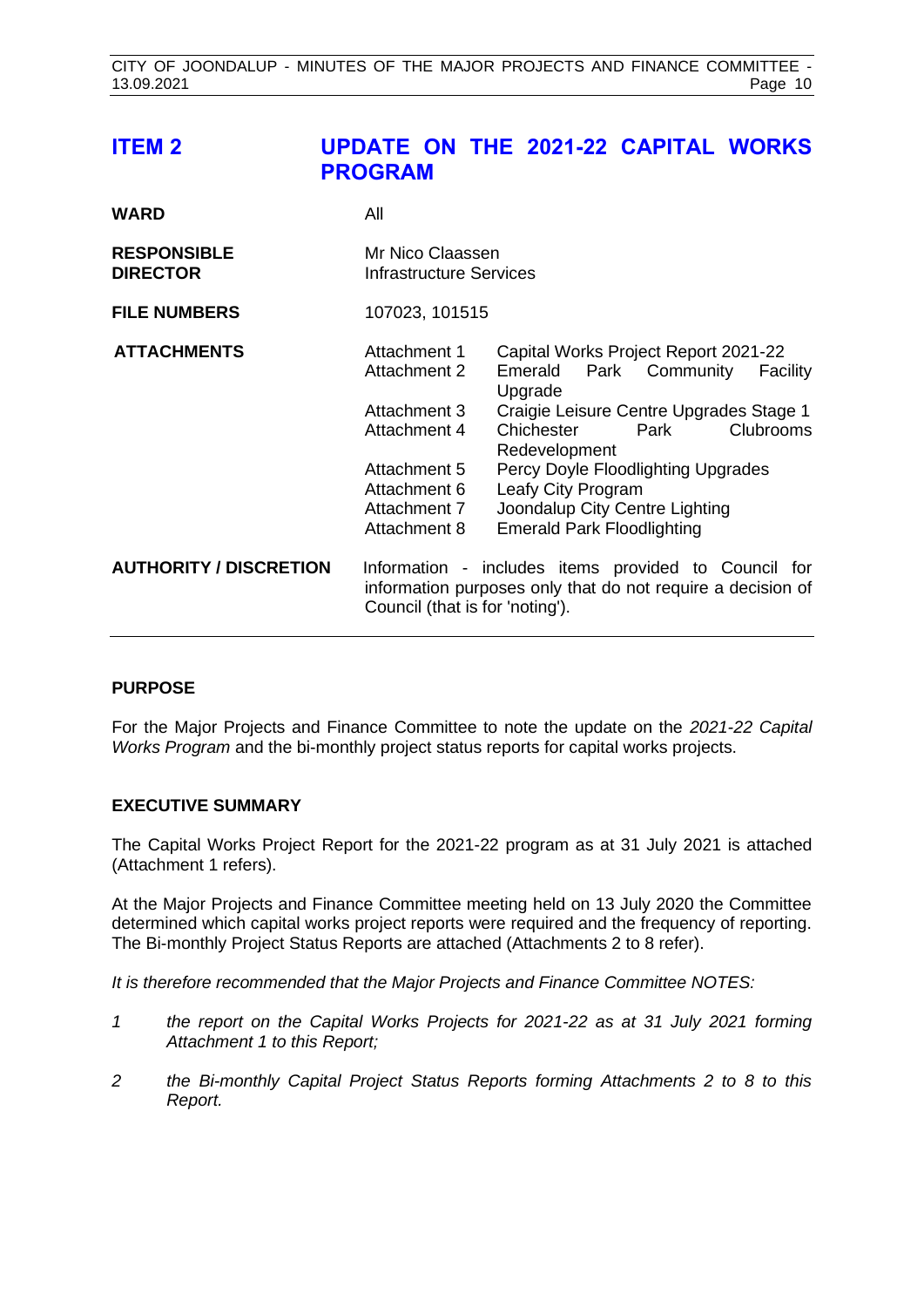#### **BACKGROUND**

At its meeting held on 4 November 2019 (JSC03-11/19 refers), Council resolved, in part as follows:

*"That Council:*

- *1 BY AN ABSOLUTE MAJORITY ESTABLISHES a Major Projects and Finance Committee, with the role being to:*
	- *1.1 oversee the progress of the City's annual capital works program and review of the City's Five Year Capital Works Program;*
	- *1.2 make recommendations to Council on modifications of capital works projects and major strategic capital projects;"*

The Major Projects and Finance Committee requested that the following project be reported on in detail:

| <b>Project Code</b> | <b>Project Description</b>                     |  |  |  |
|---------------------|------------------------------------------------|--|--|--|
| <b>BCW2562</b>      | Ellersdale Park Clubrooms Refurbishment        |  |  |  |
| <b>BCW2629</b>      | <b>Emerald Park Community Facility Upgrade</b> |  |  |  |
| <b>FNM2054</b>      | Whitfords Nodes Park Health and Wellbeing Hub  |  |  |  |
| <b>FPN2240</b>      | Burns Beach to Mindarie Dual Use Path          |  |  |  |
| PDP2118             | Moolanda Park Landscape Master Plan            |  |  |  |
| MPP2050             | Craigie Leisure Centre Upgrades Stage 1        |  |  |  |
| MPP2058             | <b>Chichester Park Clubrooms Redevelopment</b> |  |  |  |
| MPP2069             | Percy Doyle Floodlighting Upgrades             |  |  |  |
| <b>SSE2057</b>      | Leafy City Program                             |  |  |  |
| STL2003             | Joondalup City Centre Lighting                 |  |  |  |
| <b>STL2051</b>      | <b>Emerald Park Floodlighting</b>              |  |  |  |

The following projects which required a Bi-monthly Project Status Report have been completed and the final reports were presented to a former Major Projects and Finance Committee:

- Burns Beach to Mindarie Dual Use Path.
- Whitfords Nodes Park Health and Wellbeing Hub.
- Moolanda Park Landscape Master Plan.
- Ellersdale Park Clubrooms Refurbishment.

Following a request at the Major Projects and Finance Committee meeting held on 8 March 2021, Attachment 1 has been updated to now also include the year-to-date budget and project actuals. Please note that although the construction status might be shown as completed (blue), the project financials might not reflect this as final payments might still be outstanding.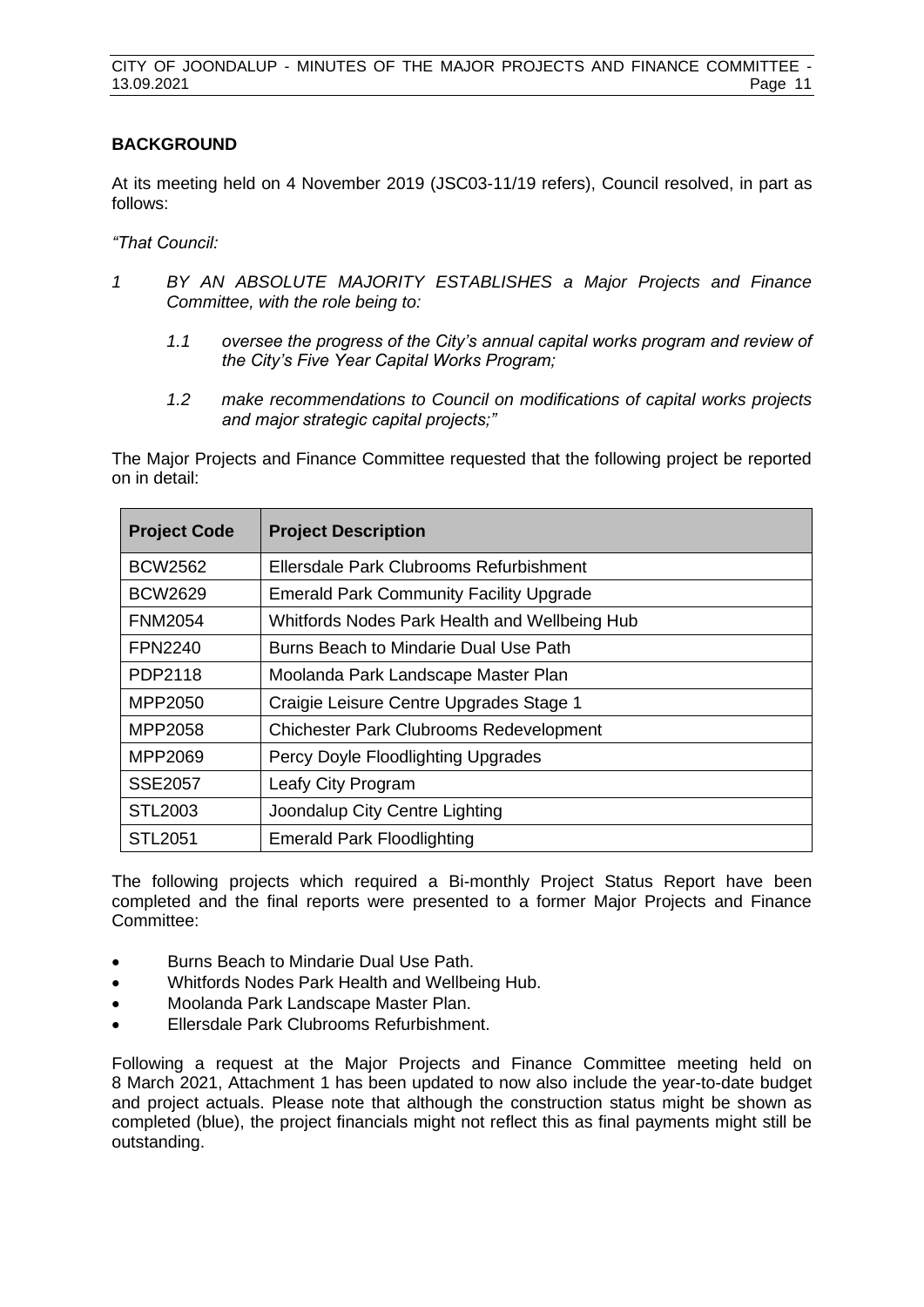#### **DETAILS**

The Capital Works Project Report for the 2021-22 program as at 31 July 2021 is provided as Attachment 1 to this Report.

A summary of the projects and their current status is detailed in the Bi-monthly Project Status Reports forming Attachments 2 to 8 to this Report.

The following project which required a bi-monthly project report have been completed and no further reports will be presented to the Major Projects and Finance Committee:

Leafy City Program.

#### **Issues and Options Considered**

Not applicable.

#### **Legislation / Strategic Community Plan / Policy Implications**

**Legislation** Sections 5.17 and 6.8 of the *Local Government Act 1995*.

A committee cannot make decisions, on behalf of the Council, that require an absolute majority decision (section 5.17 of the *Local Government Act 1995)*, in which case, and in accordance with Section 6.8 of the *Local Government Act 1995,* includes approving expenditure not included in the City's Annual Budget. The Major Projects and Finance Committee may only recommend to Council to approve or modify capital works projects.

#### **Strategic Community Plan**

- **Key theme** Financial Sustainability.
- **Objective** Major project delivery.
- **Strategic initiative** Not applicable.
- **Policy** Not applicable.

#### **Risk Management Considerations**

Not applicable.

#### **Financial / Budget Implications**

Not applicable.

#### **Regional Significance**

Not applicable.

#### **Sustainability Implications**

Not applicable.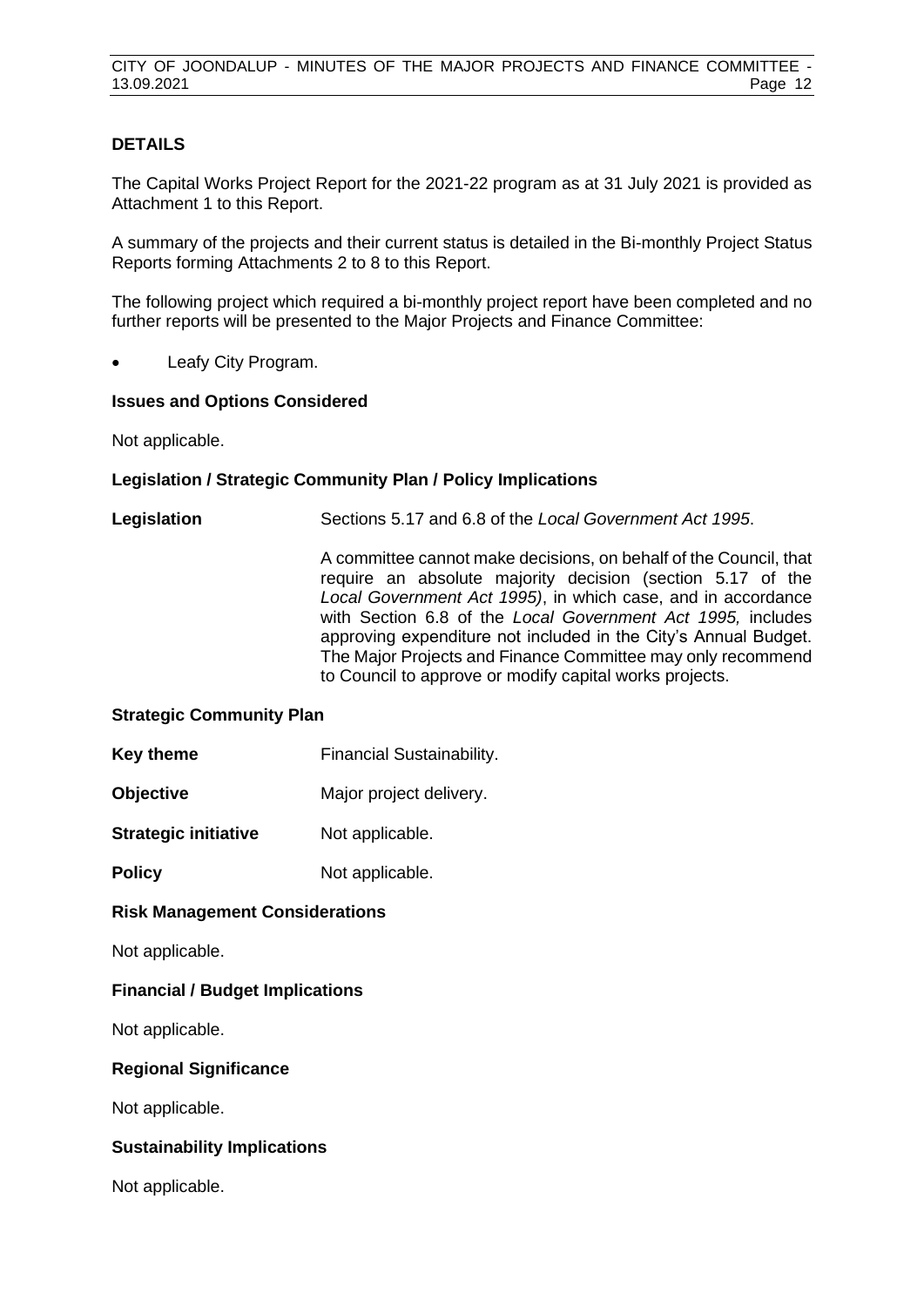#### **Consultation**

Not applicable.

#### **COMMENT**

The attached Bi-monthly Project Status Reports provide an update on the activities undertaken.

#### **VOTING REQUIREMENTS**

Simple Majority.

**MOVED Cr Jones, SECONDED Cr McLean that the Major Projects and Finance Committee NOTES:**

- **1 the report on the Capital Works Projects for 2021-22 as at 31 July 2021 forming Attachment 1 to this Report;**
- **2 the Bi-monthly Project Status Reports forming Attachments 2 to 8 to this Report.**

#### **The Motion was Put and CARRIED (6/0)**

**In favour of the Motion:** Cr Logan, Mayor Jacob, Crs Jones, McLean, Poliwka and Raftis.

*Appendix 2 refers* 

*To access this attachment on electronic document, click here: [Attach2MPFC210913.pdf](http://www.joondalup.wa.gov.au/files/committees/MPFI/2021/Attach2MPFC210913.pdf)*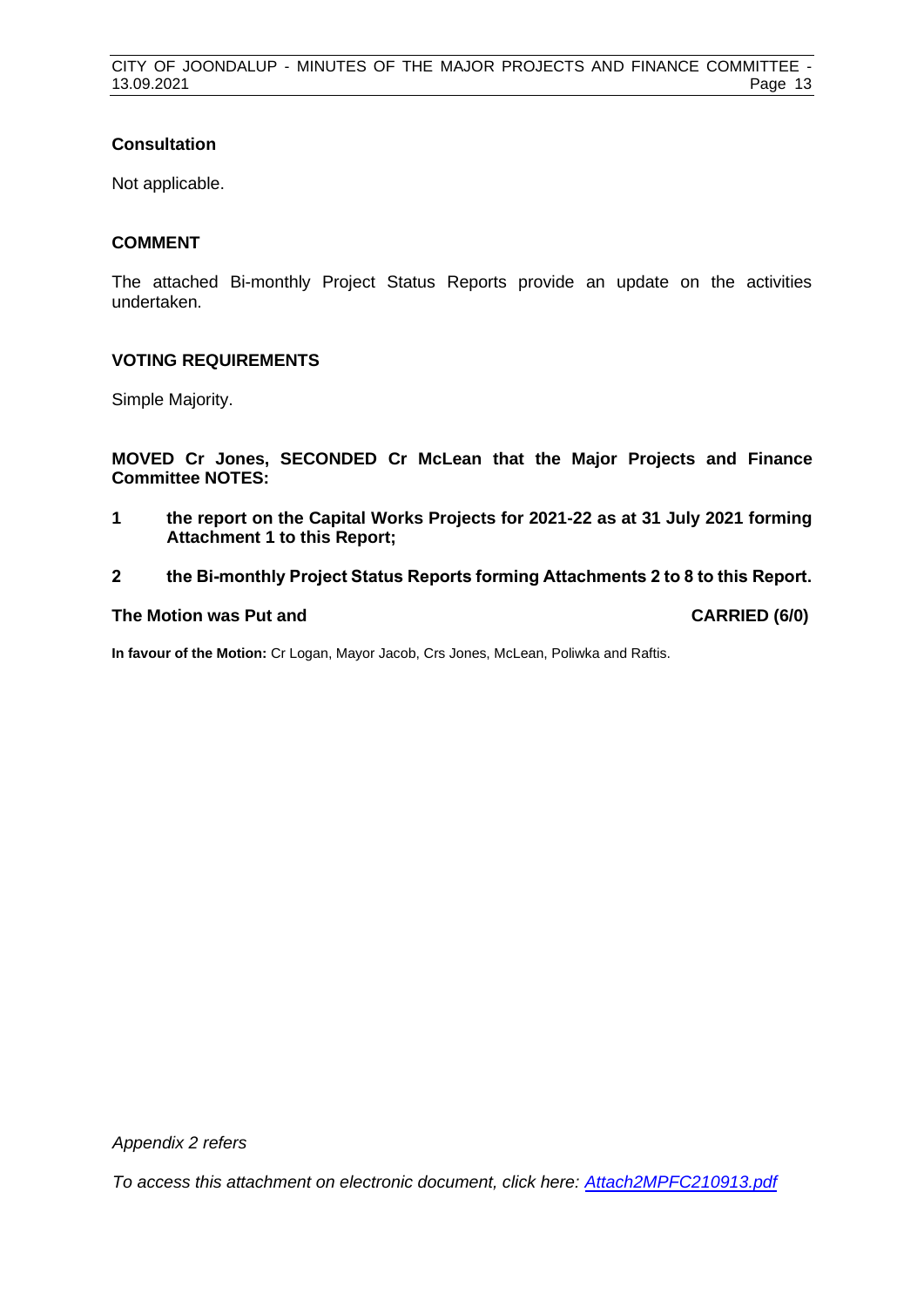# <span id="page-14-0"></span>**ITEM 3 CONFIDENTIAL - STATUS REPORT ON THE INTEREST IN CITY FREEHOLD LAND - LOT 67 (5) TRAPPERS DRIVE, WOODVALE**

| <b>WARD</b>                           | <b>Central Ward</b>                                                                                                                                    |                                                                                                           |  |
|---------------------------------------|--------------------------------------------------------------------------------------------------------------------------------------------------------|-----------------------------------------------------------------------------------------------------------|--|
| <b>RESPONSIBLE</b><br><b>DIRECTOR</b> | Mr Mat Humfrey<br><b>Corporate Services</b>                                                                                                            |                                                                                                           |  |
| <b>FILE NUMBERS</b>                   | 63627, 107525, 101515                                                                                                                                  |                                                                                                           |  |
| <b>ATTACHMENT</b>                     | Attachment 1                                                                                                                                           | <b>Location Plan</b>                                                                                      |  |
|                                       | (Please Note:                                                                                                                                          | Report and Attachments<br>The<br>are<br>Confidential and will appear in the official<br>Minute Book only) |  |
| <b>AUTHORITY / DISCRETION</b>         | Information - includes items provided to Council for<br>information purposes only that do not require a decision of<br>Council (that is for 'noting'). |                                                                                                           |  |

This report is confidential in accordance with Section 5.23(2)(e)(iii) of the *Local Government Act 1995*, which permits the meeting to be closed to the public for business relating to the following:

• *a matter that if disclosed, would reveal information that has a commercial value to a person.*

A full report was provided to Elected Members under separate cover. The report is not for publication.

*Cr Thompson entered the room at 5.51pm.*

#### **MOVED Mayor Jacob, SECONDED Cr Thompson that the Major Projects and Finance Committee:**

- **1 NOTES that investigations and negotiations related to the commercial interest being shown in Lot 67 (5) Trappers Drive, Woodvale are deferred until the evaluation of the City's Social Needs Analysis and Libraries Strategy has been completed, and the City has allocated and prioritised resources to this project;**
- **2 NOTES that once the City's evaluation of the Social Needs Analysis and Libraries Strategy outcomes has been completed, a report is submitted to a future Major Projects and Finance Committee meeting that assesses the City's position against the commercial interest shown in Lot 67 (5) Trappers Drive, Woodvale.**

#### **The Motion was Put and CARRIED (7/0)**

**In favour of the Motion:** Cr Logan, Mayor Jacob, Crs Jones, McLean, Poliwka, Raftis and Thompson.